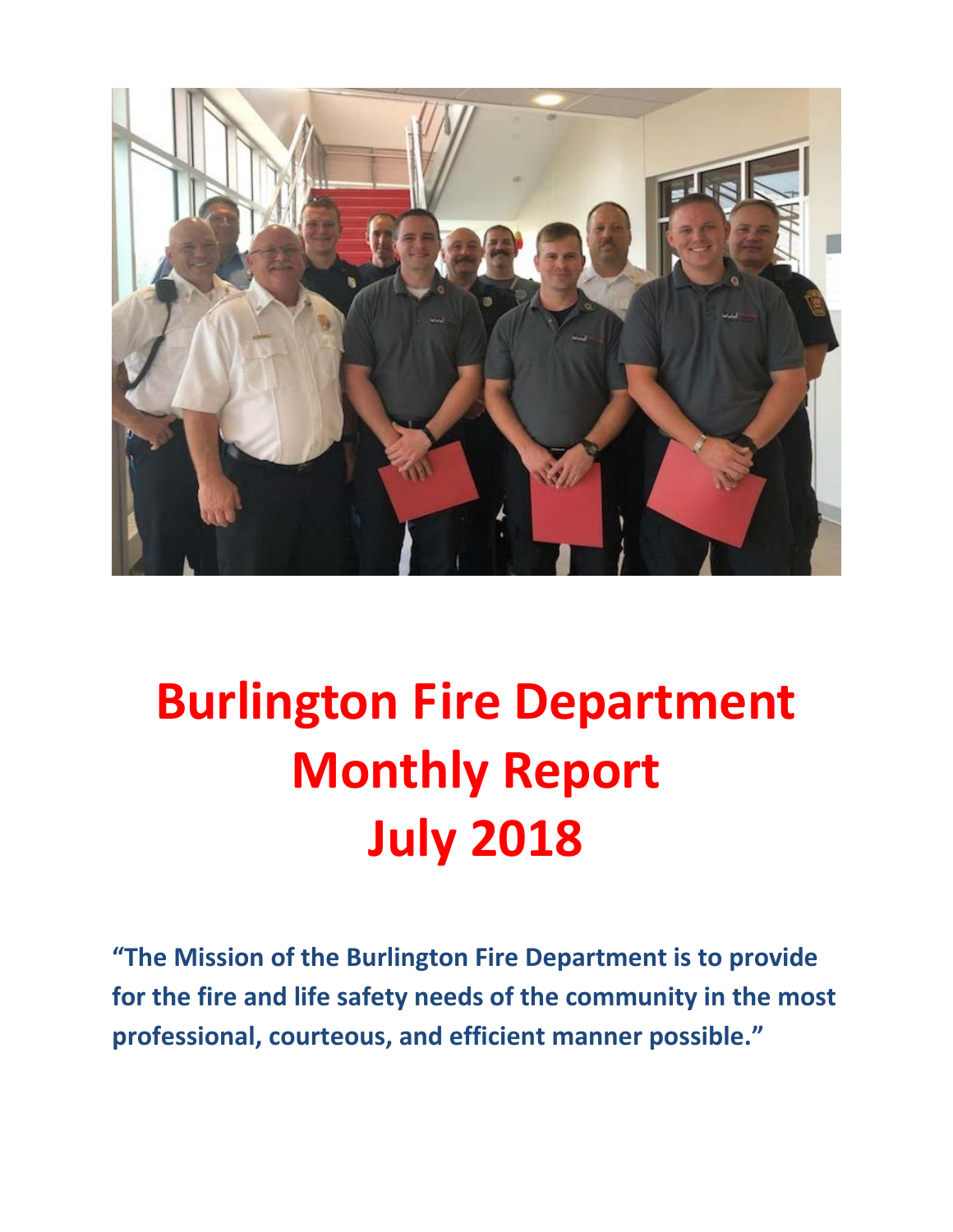### **Operations**

In July, the Burlington Fire Department responded to 456 calls for service. 331 calls were in the city limits of Burlington. The average response time for emergency calls in the city limits was 5 minutes and 21 seconds. 38% of the calls were overlapping.

Cale Heitmeier, Chris Carlson, and Coleman Ertzinger graduated from the SCC paramedic program on July  $10<sup>th</sup>$  (see photo above). By the end of July all three had also passed all their national testing and are currently certified as Paramedics both in Iowa and nationally.





### **Fire Prevention**

Crews installed 5 smoke detectors in July. They provided fire prevention education to 9 adults and 63children at various events. Pre-fire plans were completed for several occupancies including the Village Cooperative, Baker's Pride, Oak Ridge Care Facility, Burlington Care Center, and the Quality Inn.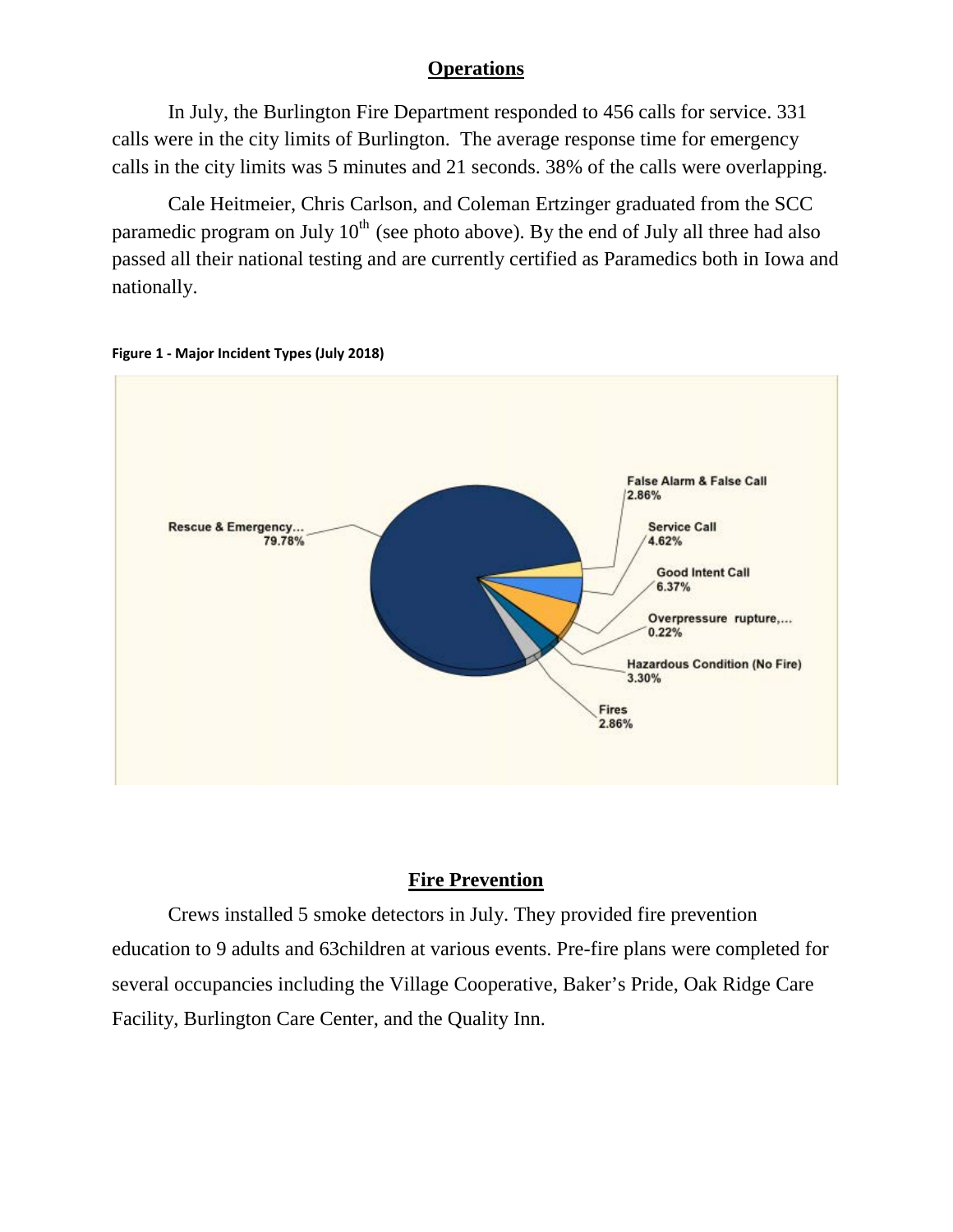### **Training**

There were several types of training completed in July. We had the regularly scheduled 2-hour EMS class on each shift provide by SCC Paramedic Instructor Jim Steffen. Crews also completed water shuttle training which consisted of setting up our "drop" tanks at various locations and shuttling water with tenders. This type of training is especially valuable in the rural areas or any area that does not have fire hydrants.



### **Other Activities**

- Fire crews covered several area fireworks shows.
- Crews appeared at several B-town block parties.
- Deputy Chief Ryan attended the Henderson County EMS Association meeting.
- Chief Trexel, Firefighter Crooks, and Firefighter Howard attended the Hero Camporee organizational meeting at Central Fire Station.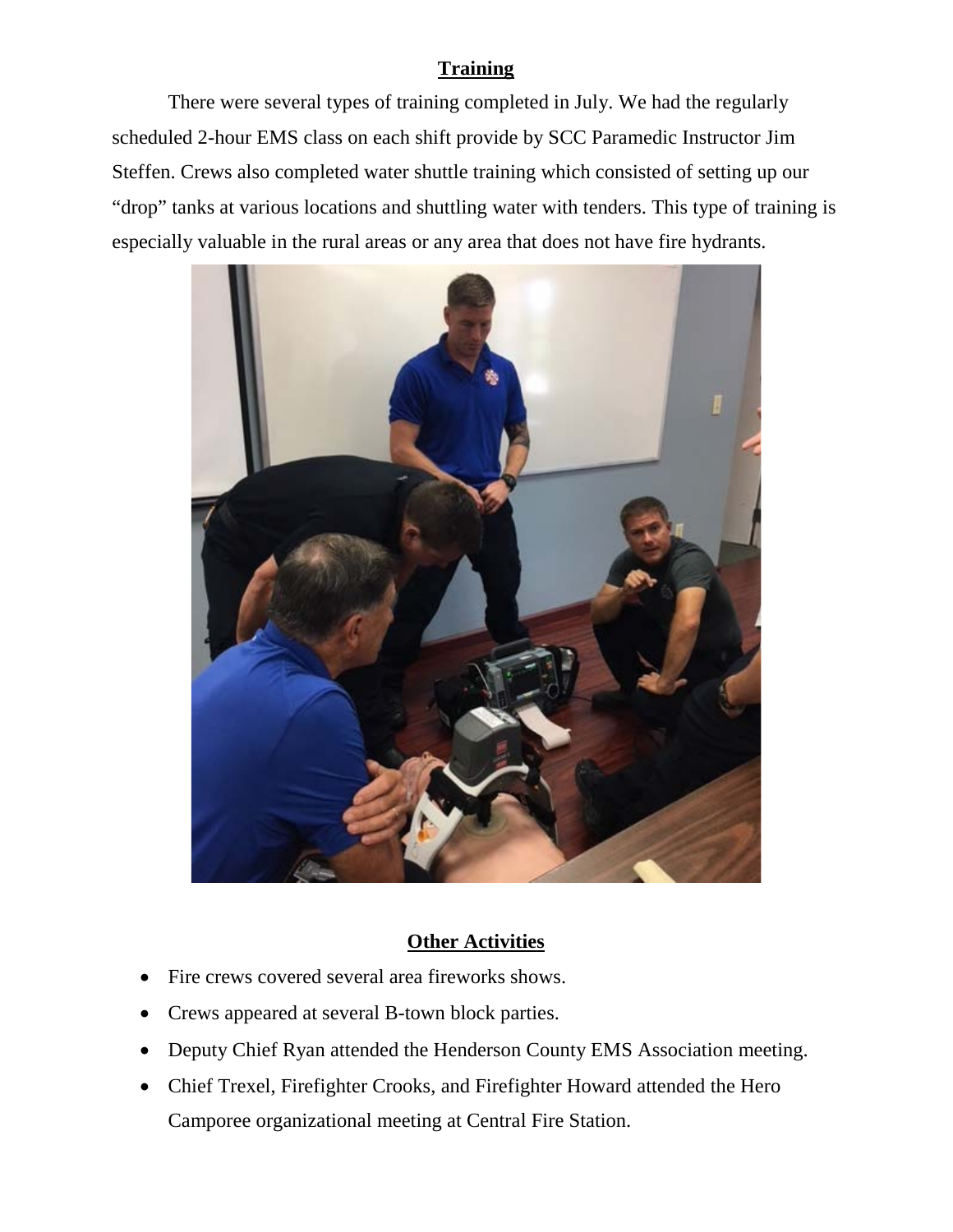- Shift 2 members completed rescue boat familiarization including operating the boat on the water, trailering, and launching the boat.
- Chief Trexel attended the *Our Community Listens* training.
- Several department members attended the Des Moines County Firefighter's Association meeting that was held at Central Fire Station.

2018 US fire statistics through August 10, 2018

- 1593 civilians have been killed in residential structure fires including 18 in Iowa
- 60 firefighters have died in the line of duty

Respectfully Submitted,

Matt Trexel

Fire Chief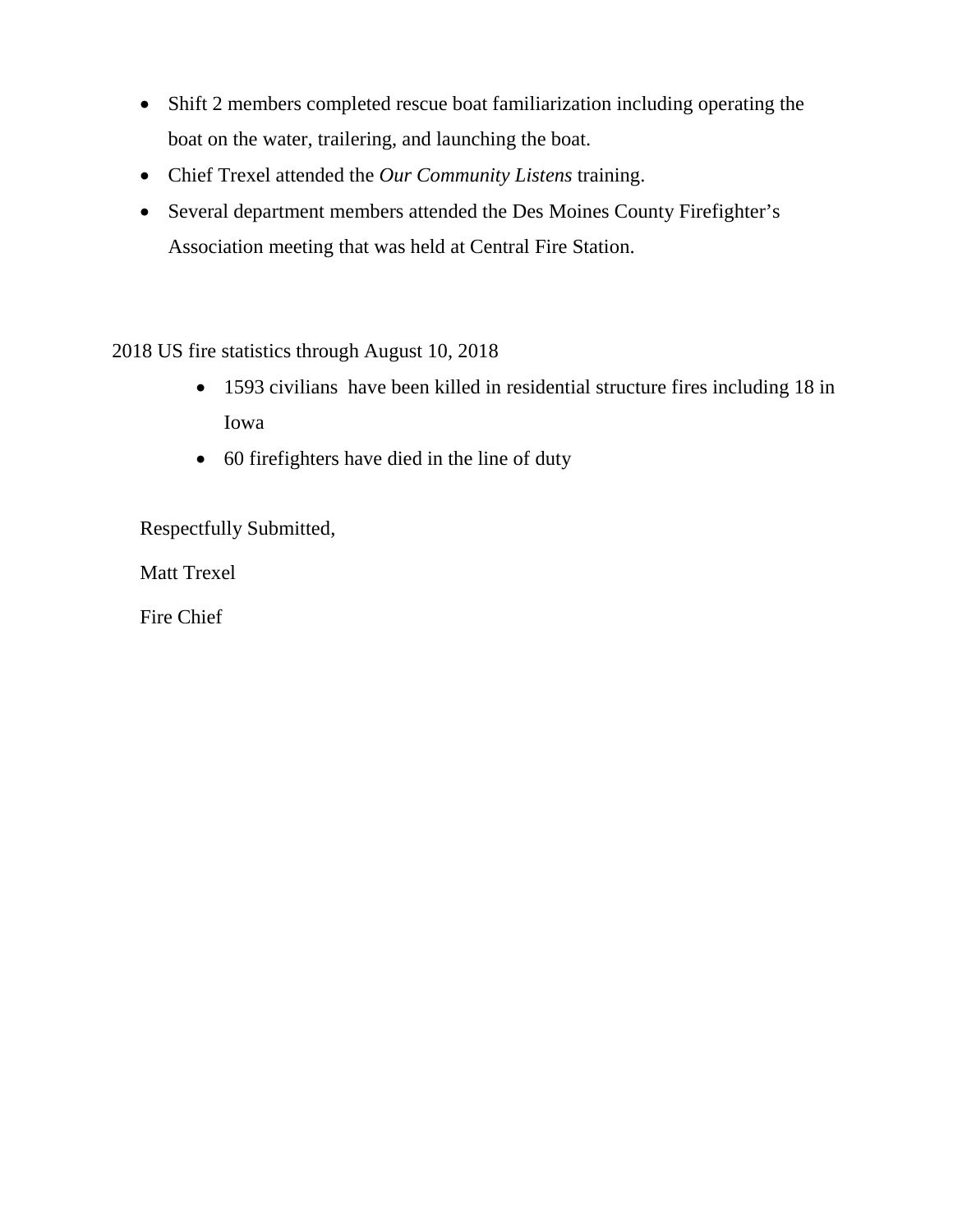Burlington, IA

This report was generated on 8/3/2018 4:14:24 PM

#### **Incident Statistics**

Start Date: 07/01/2018 | End Date: 07/31/2018

| <b>INCIDENT COUNT</b>                                          |                                     |                                     |                                              |  |
|----------------------------------------------------------------|-------------------------------------|-------------------------------------|----------------------------------------------|--|
| <b>INCIDENT TYPE</b>                                           |                                     | # INCIDENTS                         |                                              |  |
| <b>EMS</b>                                                     |                                     |                                     | 364                                          |  |
| <b>FIRE</b>                                                    |                                     |                                     | 92                                           |  |
| <b>TOTAL</b>                                                   |                                     |                                     | 456                                          |  |
|                                                                |                                     | <b>TOTAL TRANSPORTS (N2 and N3)</b> |                                              |  |
| <b>APPARATUS</b>                                               | # of APPARATUS<br><b>TRANSPORTS</b> | # of PATIENT TRANSPORTS             | <b>TOTAL # of PATIENT</b><br><b>CONTACTS</b> |  |
| $\mathbf 0$                                                    | $\mathbf 0$                         | $\mathbf 0$                         | $\mathbf{0}$                                 |  |
| 751                                                            | 109                                 | 159                                 | 159                                          |  |
| 752                                                            | 58                                  | 83                                  | 83                                           |  |
| 753                                                            | 5                                   | $\,8\,$                             | 8                                            |  |
| 754                                                            | 3                                   | $\,6\,$                             | $6\phantom{1}$                               |  |
| 755                                                            | 73                                  | 99                                  | 99                                           |  |
| <b>TOTAL</b>                                                   | 248                                 | 355                                 | 355                                          |  |
| <b>PRE-INCIDENT VALUE</b>                                      |                                     |                                     | <b>LOSSES</b>                                |  |
|                                                                | \$201,000.00                        | \$2,100.00                          |                                              |  |
|                                                                |                                     | <b>CO CHECKS</b>                    |                                              |  |
| 424 - Carbon monoxide incident<br>$\sqrt{3}$                   |                                     |                                     |                                              |  |
| 746 - Carbon monoxide detector activation, no CO               |                                     | $\mathbf{1}$                        |                                              |  |
| <b>TOTAL</b><br>$\overline{\mathbf{4}}$                        |                                     |                                     |                                              |  |
| <b>MUTUAL AID</b>                                              |                                     |                                     |                                              |  |
| <b>Aid Type</b>                                                |                                     | <b>Total</b>                        |                                              |  |
| Aid Given<br>$\mathbf{1}$                                      |                                     |                                     |                                              |  |
| <b>OVERLAPPING CALLS</b>                                       |                                     |                                     |                                              |  |
| # OVERLAPPING                                                  |                                     | % OVERLAPPING                       |                                              |  |
| 172<br>37.72                                                   |                                     |                                     |                                              |  |
| LIGHTS AND SIREN - AVERAGE RESPONSE TIME (Dispatch to Arrival) |                                     |                                     |                                              |  |
| <b>Station</b>                                                 |                                     | <b>EMS</b>                          | <b>FIRE</b>                                  |  |
| Station 1                                                      |                                     | 0:06:34                             | 0:06:15                                      |  |
| <b>Station 2</b>                                               |                                     | 0:05:16                             | 0:06:11                                      |  |
| <b>Station 3 (Public Works)</b>                                |                                     | 0:08:39                             |                                              |  |
| Station 3 (WBFD)                                               | 0:06:56                             |                                     | 0:11:04                                      |  |
| <b>AVERAGE FOR ALL CALLS</b><br>0:06:23                        |                                     |                                     |                                              |  |

Only Reviewed Incidents included. CO Checks only includes Incident Types: 424, 736 and 734. # Apparatus Transports = # of incidents where apparatus transported. # Patient Transports = # of PCR with disposition "Treated, Transported by EMS". # Patient Contacts = # of PCR contacted by apparatus. This report now returns both NEMSIS 2 & 3 data as appropriate. The set of 2 set of 2 set of 2 set of 2 set of 2 set of 2 set of 2 set of 2 set of 2



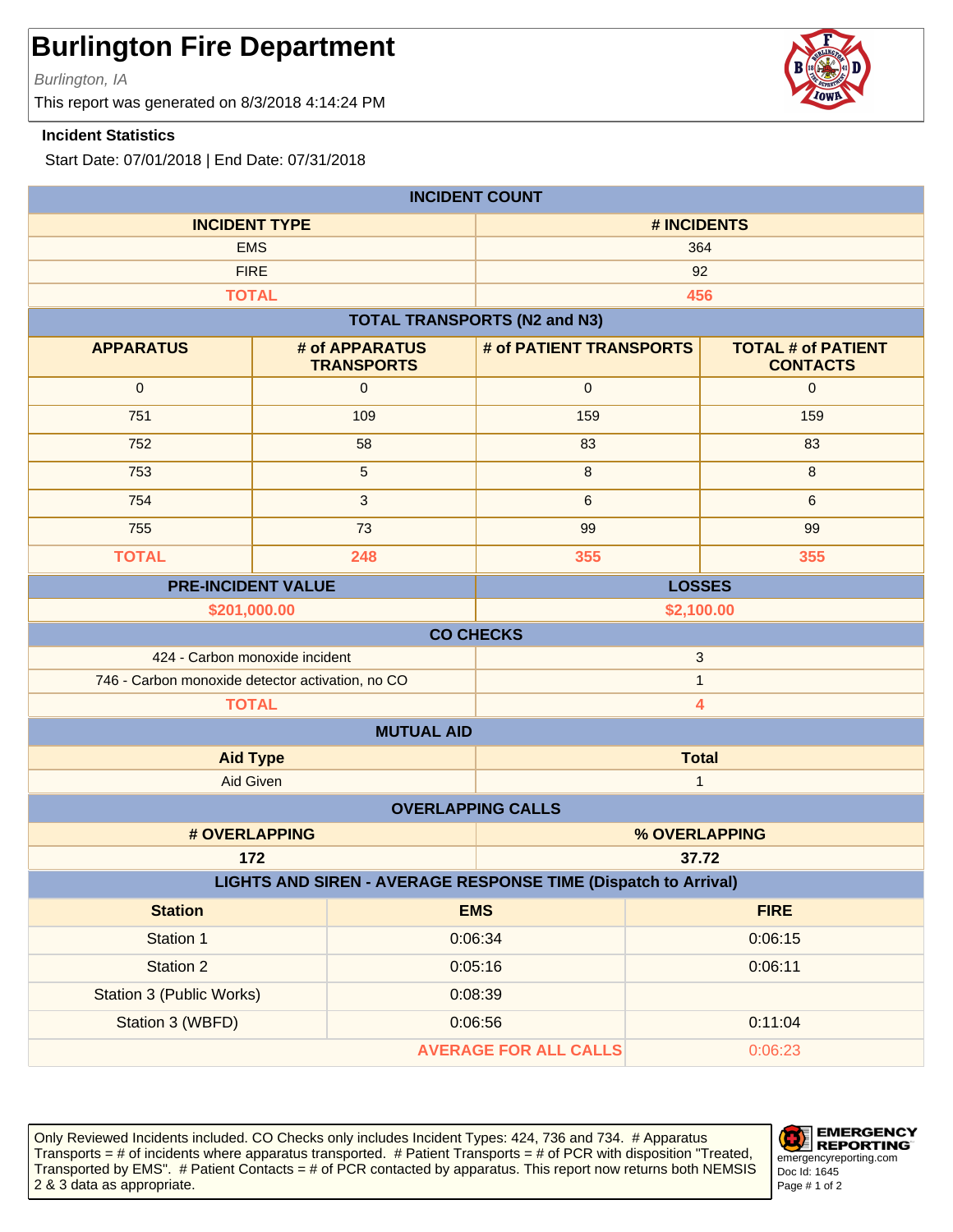| <b>LIGHTS AND SIREN - AVERAGE TURNOUT TIME (Dispatch to Enroute)</b> |         |            |                                      |
|----------------------------------------------------------------------|---------|------------|--------------------------------------|
| <b>Station</b>                                                       |         | <b>EMS</b> | <b>FIRE</b>                          |
| Station 1                                                            | 0:01:40 |            | 0:01:56                              |
| Station 2                                                            |         | 0:01:43    | 0:02:16                              |
| Station 3 (Public Works)                                             | 0:02:09 |            |                                      |
| Station 3 (WBFD)                                                     | 0:01:30 |            | 0:01:45                              |
| <b>AVERAGE FOR ALL CALLS</b><br>0:01:45                              |         |            |                                      |
| <b>AGENCY</b>                                                        |         |            | <b>AVERAGE TIME ON SCENE (MM:SS)</b> |
| <b>Burlington Fire Department</b>                                    |         | 17:34      |                                      |

Only Reviewed Incidents included. CO Checks only includes Incident Types: 424, 736 and 734. # Apparatus Transports = # of incidents where apparatus transported. # Patient Transports = # of PCR with disposition "Treated, Transported by EMS". # Patient Contacts = # of PCR contacted by apparatus. This report now returns both NEMSIS 2 & 3 data as appropriate.

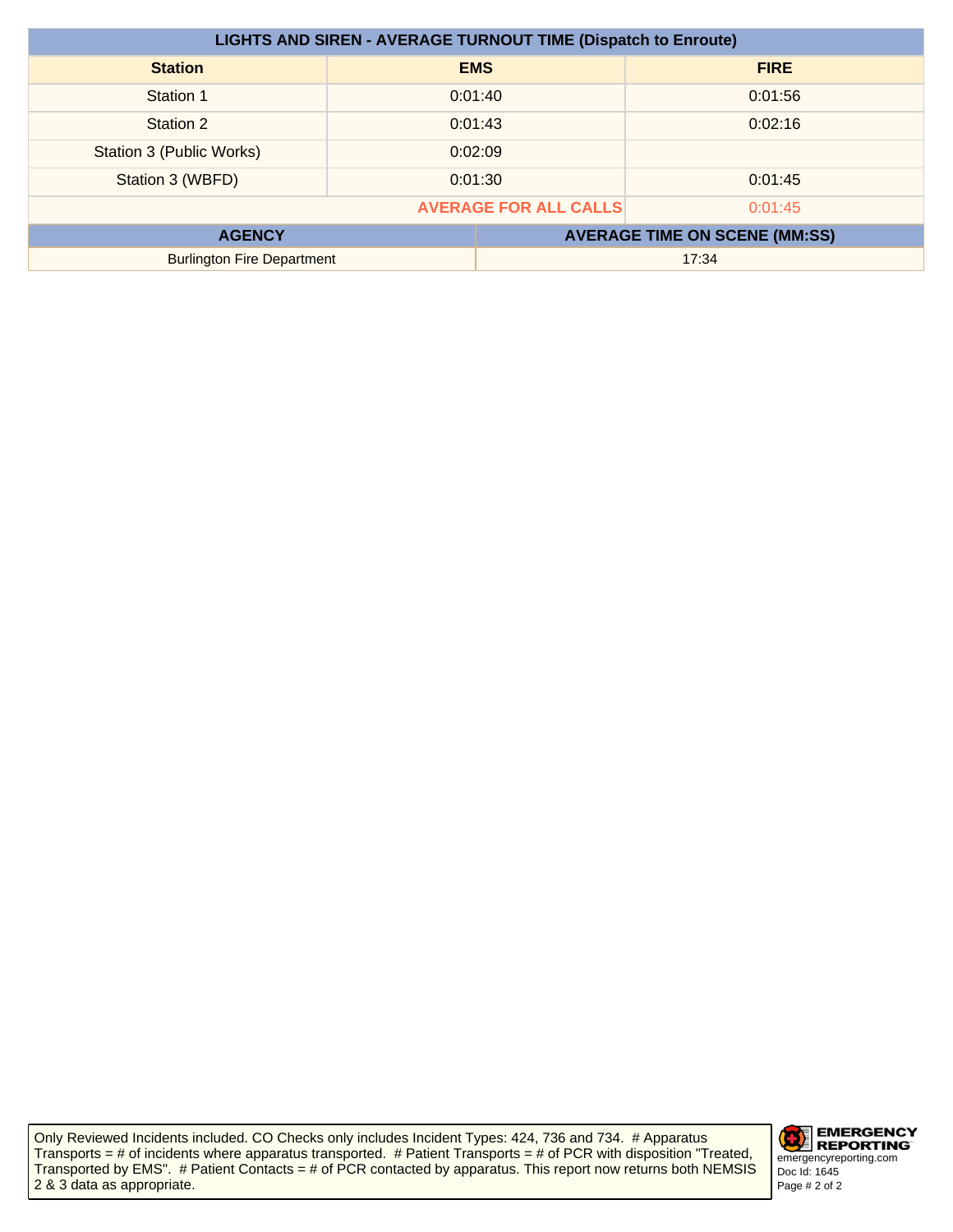Burlington, IA

This report was generated on 8/10/2018 8:23:39 AM

#### **Breakdown by Major Incident Types for Date Range**

Zone(s): All Zones | Start Date: 07/01/2018 | End Date: 07/31/2018



| <b>MAJOR INCIDENT TYPE</b>                          | # INCIDENTS | % of TOTAL |
|-----------------------------------------------------|-------------|------------|
| <b>Fires</b>                                        | 13          | 2.86%      |
| Overpressure rupture, explosion, overheat - no fire | 1           | 0.22%      |
| <b>Rescue &amp; Emergency Medical Service</b>       | 363         | 79.78%     |
| Hazardous Condition (No Fire)                       | 15          | 3.30%      |
| Service Call                                        | 21          | 4.62%      |
| Good Intent Call                                    | 29          | 6.37%      |
| False Alarm & False Call                            | 13          | 2.86%      |
|                                                     | 455         | 100.00%    |

Only REVIEWED incidents included. Summary results for a major incident type are not displayed if the count is zero.

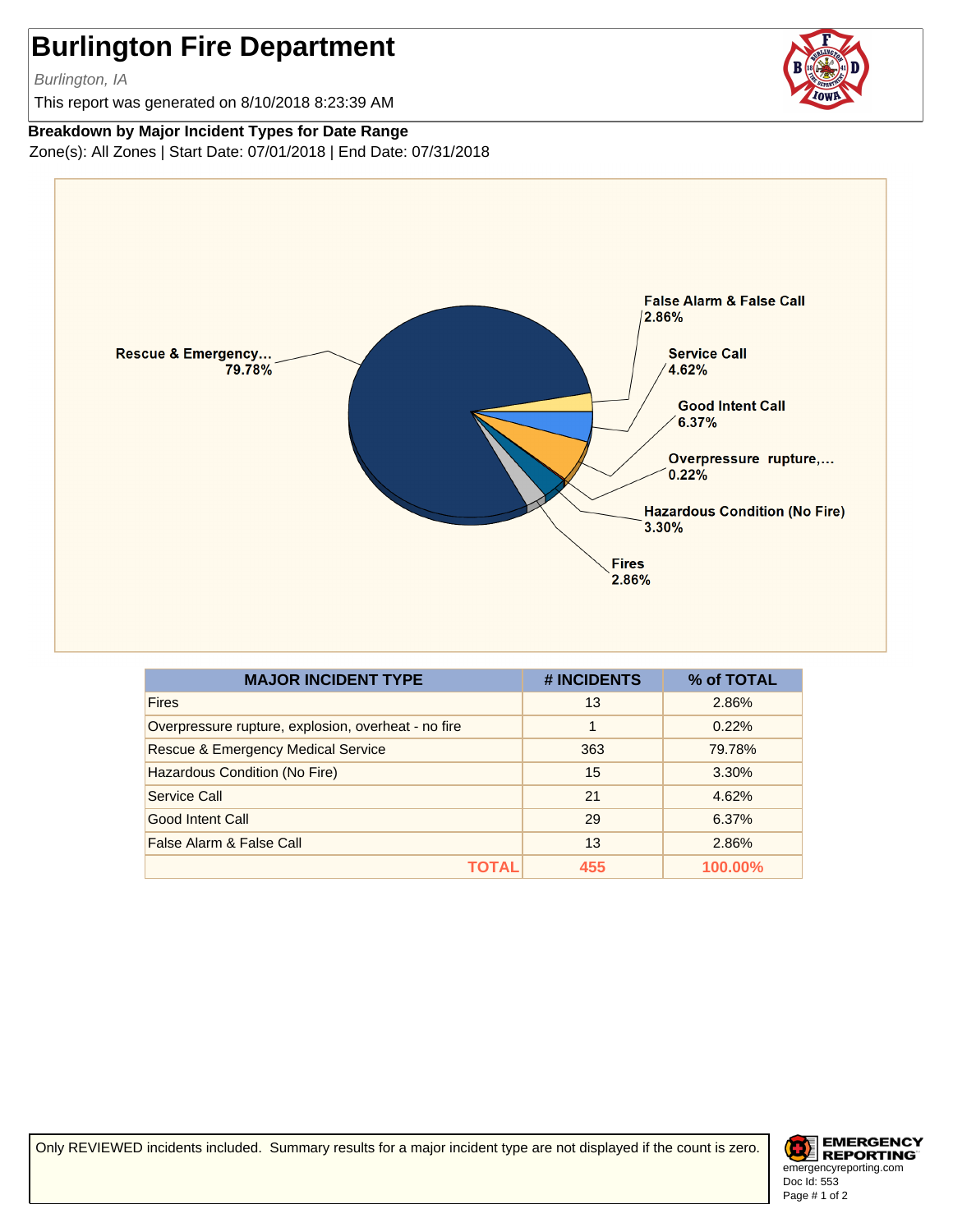| <b>Detailed Breakdown by Incident Type</b>               |                |            |
|----------------------------------------------------------|----------------|------------|
| <b>INCIDENT TYPE</b>                                     | # INCIDENTS    | % of TOTAL |
| 111 - Building fire                                      | $\overline{2}$ | 0.44%      |
| 113 - Cooking fire, confined to container                | 3              | 0.66%      |
| 131 - Passenger vehicle fire                             | $\overline{4}$ | 0.88%      |
| 143 - Grass fire                                         | $\mathbf{1}$   | 0.22%      |
| 151 - Outside rubbish, trash or waste fire               | $\mathbf{1}$   | 0.22%      |
| 154 - Dumpster or other outside trash receptacle fire    | $\mathbf{1}$   | 0.22%      |
| 162 - Outside equipment fire                             | $\mathbf{1}$   | 0.22%      |
| 251 - Excessive heat, scorch burns with no ignition      | $\mathbf{1}$   | 0.22%      |
| 320 - Emergency medical service, other                   | $\mathbf{1}$   | 0.22%      |
| 321 - EMS call, excluding vehicle accident with injury   | 344            | 75.60%     |
| 322 - Motor vehicle accident with injuries               | 9              | 1.98%      |
| 323 - Motor vehicle/pedestrian accident (MV Ped)         | $\mathbf{1}$   | 0.22%      |
| 324 - Motor vehicle accident with no injuries.           | 6              | 1.32%      |
| 353 - Removal of victim(s) from stalled elevator         | $\mathbf{1}$   | 0.22%      |
| 365 - Watercraft rescue                                  | $\mathbf{1}$   | 0.22%      |
| 411 - Gasoline or other flammable liquid spill           | $\mathbf{1}$   | 0.22%      |
| 412 - Gas leak (natural gas or LPG)                      | $\overline{7}$ | 1.54%      |
| 424 - Carbon monoxide incident                           | 3              | 0.66%      |
| 442 - Overheated motor                                   | $\mathbf{1}$   | 0.22%      |
| 460 - Accident, potential accident, other                | $\mathbf{1}$   | 0.22%      |
| 463 - Vehicle accident, general cleanup                  | $\mathbf{1}$   | 0.22%      |
| 480 - Attempted burning, illegal action, other           | $\mathbf{1}$   | 0.22%      |
| 551 - Assist police or other governmental agency         | $\mathbf{1}$   | 0.22%      |
| 553 - Public service                                     | $\mathbf{1}$   | 0.22%      |
| 554 - Assist invalid                                     | $\overline{c}$ | 0.44%      |
| 561 - Unauthorized burning                               | 10             | 2.20%      |
| 571 - Cover assignment, standby, moveup                  | $\overline{7}$ | 1.54%      |
| 611 - Dispatched & cancelled en route                    | 19             | 4.18%      |
| 622 - No incident found on arrival at dispatch address   | 9              | 1.98%      |
| 631 - Authorized controlled burning                      | $\mathbf{1}$   | 0.22%      |
| 710 - Malicious, mischievous false call, other           | $\mathbf{1}$   | 0.22%      |
| 713 - Telephone, malicious false alarm                   | $\mathbf{1}$   | 0.22%      |
| 733 - Smoke detector activation due to malfunction       | 3              | 0.66%      |
| 735 - Alarm system sounded due to malfunction            | $\mathbf{1}$   | 0.22%      |
| 743 - Smoke detector activation, no fire - unintentional | $\overline{2}$ | 0.44%      |
| 745 - Alarm system activation, no fire - unintentional   | $\overline{4}$ | 0.88%      |
| 746 - Carbon monoxide detector activation, no CO         | $\mathbf{1}$   | 0.22%      |
| <b>TOTAL INCIDENTS:</b>                                  | 455            | 100.00%    |

Only REVIEWED incidents included. Summary results for a major incident type are not displayed if the count is zero.

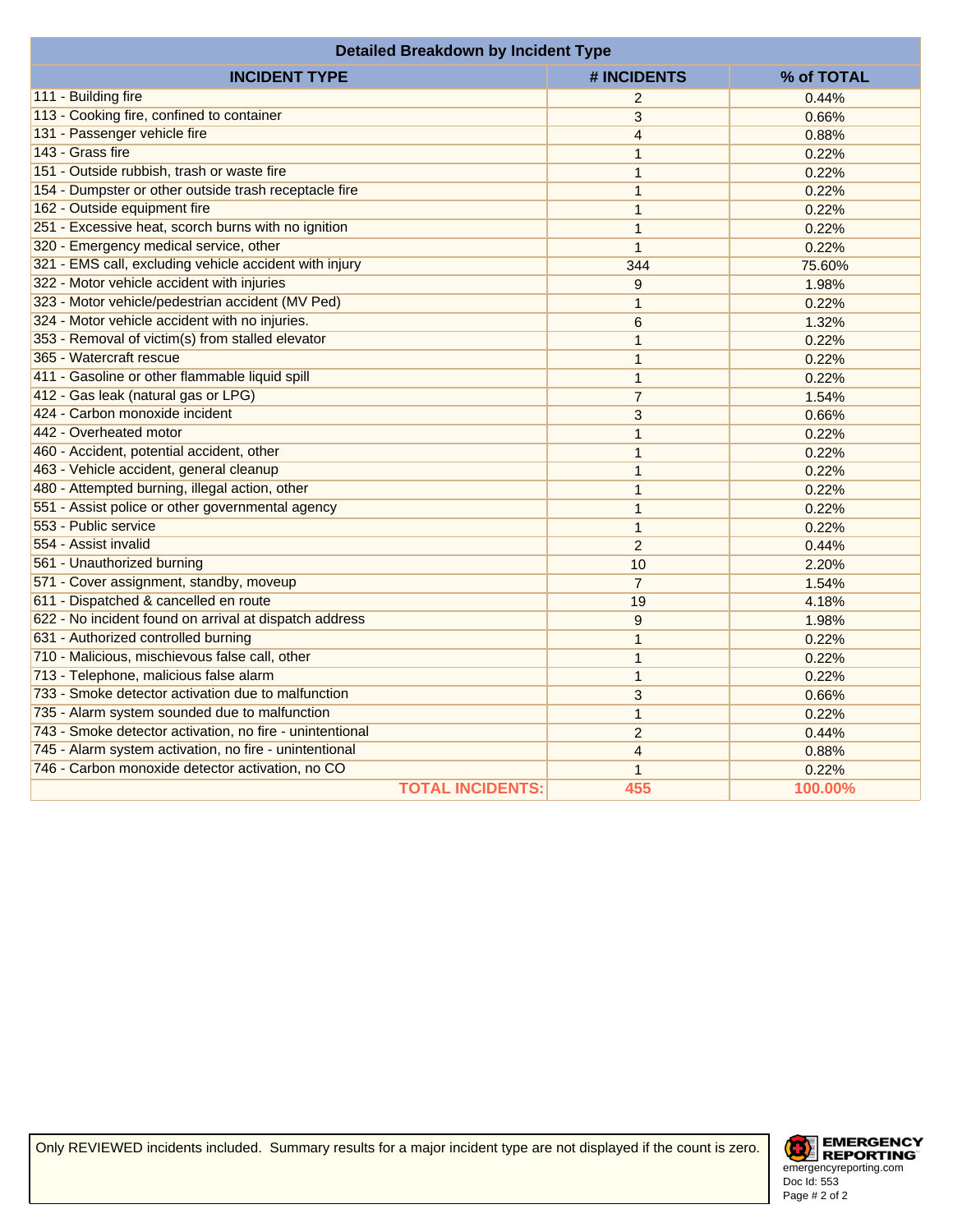Burlington, IA

This report was generated on 8/10/2018 8:25:30 AM

#### **Count of Incidents by Incident Type per Zone**

Incident Status: Reviewed | Start Date: 07/01/2018 | End Date: 07/31/2018



Report shows count of incidents for Status selected.



**EMERGENCY REPORTING** emergencyreporting.com Doc Id: 1390 Page # 1 of 3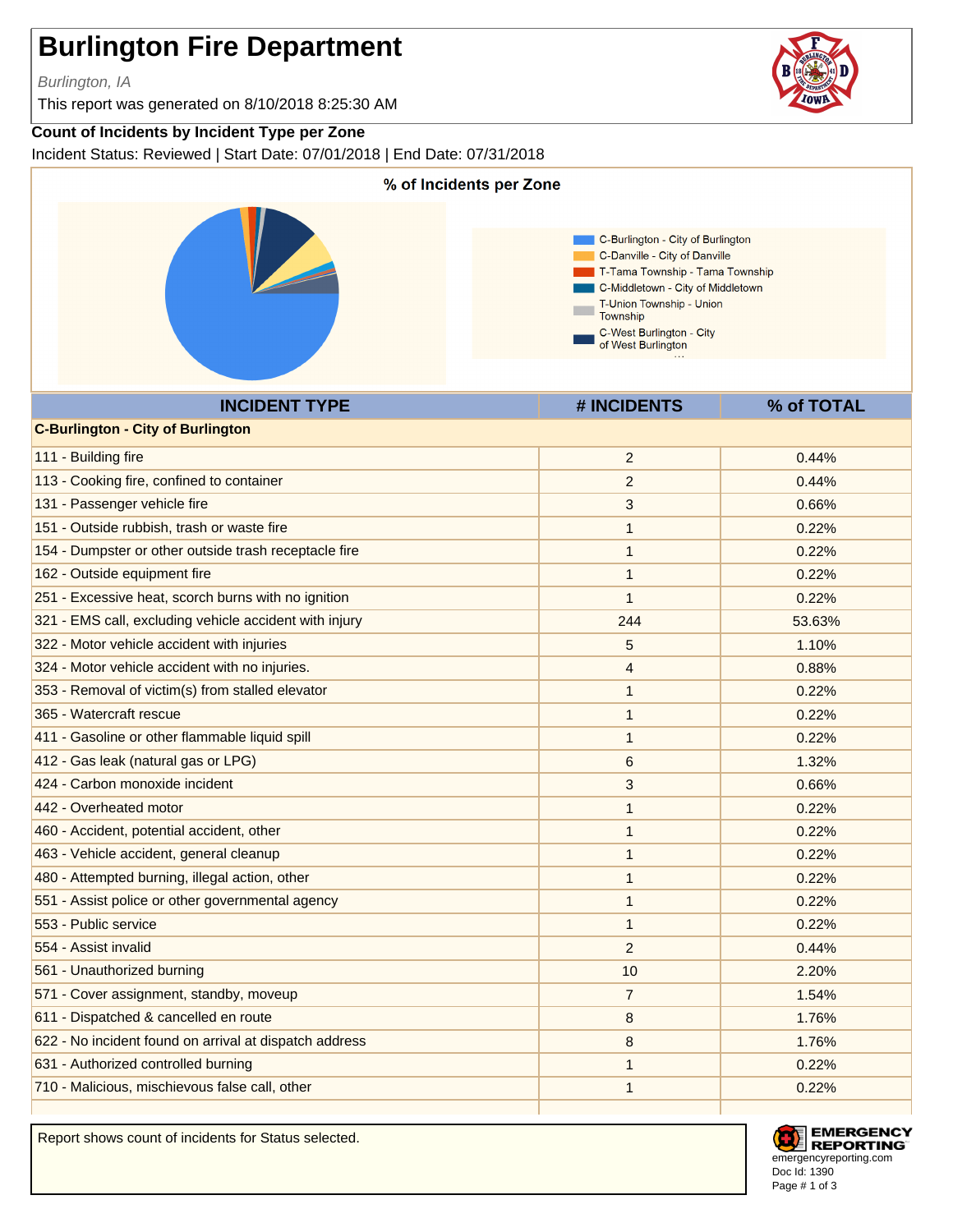| 713 - Telephone, malicious false alarm                            | 1              | 0.22%  |
|-------------------------------------------------------------------|----------------|--------|
| 733 - Smoke detector activation due to malfunction                | 3              | 0.66%  |
| 735 - Alarm system sounded due to malfunction                     | 1              | 0.22%  |
| 743 - Smoke detector activation, no fire - unintentional          | $\overline{2}$ | 0.44%  |
| 745 - Alarm system activation, no fire - unintentional            | 4              | 0.88%  |
| 746 - Carbon monoxide detector activation, no CO                  | $\mathbf{1}$   | 0.22%  |
| Zone: C-Burlington - City of Burlington Total Incident:           | 331            | 72.75% |
| <b>C-Danville - City of Danville</b>                              |                |        |
| 321 - EMS call, excluding vehicle accident with injury            | $\overline{7}$ | 1.54%  |
| Zone: C-Danville - City of Danville Total Incident:               | $\overline{7}$ | 1.54%  |
| <b>C-Middletown - City of Middletown</b>                          |                |        |
| 321 - EMS call, excluding vehicle accident with injury            | 4              | 0.88%  |
| Zone: C-Middletown - City of Middletown Total Incident:           | 4              | 0.88%  |
| <b>C-West Burlington - City of West Burlington</b>                |                |        |
| 113 - Cooking fire, confined to container                         | 1              | 0.22%  |
| 320 - Emergency medical service, other                            | $\mathbf{1}$   | 0.22%  |
| 321 - EMS call, excluding vehicle accident with injury            | 40             | 8.79%  |
| 322 - Motor vehicle accident with injuries                        | $\mathbf{1}$   | 0.22%  |
| 611 - Dispatched & cancelled en route                             | 4              | 0.88%  |
| Zone: C-West Burlington - City of West Burlington Total Incident: | 47             | 10.33% |
| <b>Henderson - Henderson County</b>                               |                |        |
| 321 - EMS call, excluding vehicle accident with injury            | 19             | 4.18%  |
| 322 - Motor vehicle accident with injuries                        | $\overline{c}$ | 0.44%  |
| 323 - Motor vehicle/pedestrian accident (MV Ped)                  | $\mathbf{1}$   | 0.22%  |
| 324 - Motor vehicle accident with no injuries.                    | 2              | 0.44%  |
| 611 - Dispatched & cancelled en route                             | 3              | 0.66%  |
| Zone: Henderson - Henderson County Total Incident:                | 27             | 5.93%  |
| <b>Out of County - Out of County</b>                              |                |        |
| 131 - Passenger vehicle fire                                      | 1              | 0.22%  |
| 321 - EMS call, excluding vehicle accident with injury            | 4              | 0.88%  |
| 611 - Dispatched & cancelled en route                             | 1              | 0.22%  |
| Zone: Out of County - Out of County Total Incident:               | 6              | 1.32%  |
| T-Con Township - Concordia Township                               |                |        |
| 321 - EMS call, excluding vehicle accident with injury            | $\overline{c}$ | 0.44%  |
| 622 - No incident found on arrival at dispatch address            | 1              | 0.22%  |
| Zone: T-Con Township - Concordia Township Total Incident:         | 3              | 0.66%  |
| T-Dan Township - Danville Township                                |                |        |
| 321 - EMS call, excluding vehicle accident with injury            | $\mathbf{1}$   | 0.22%  |
| Zone: T-Dan Township - Danville Township Total Incident:          | 1              | 0.22%  |
| T-Flt Riv Township - Flint River Township                         |                |        |
| 143 - Grass fire                                                  | $\mathbf{1}$   | 0.22%  |
| 321 - EMS call, excluding vehicle accident with injury            | 13             | 2.86%  |
| 412 - Gas leak (natural gas or LPG)                               | 1              | 0.22%  |
|                                                                   |                |        |

Report shows count of incidents for Status selected.

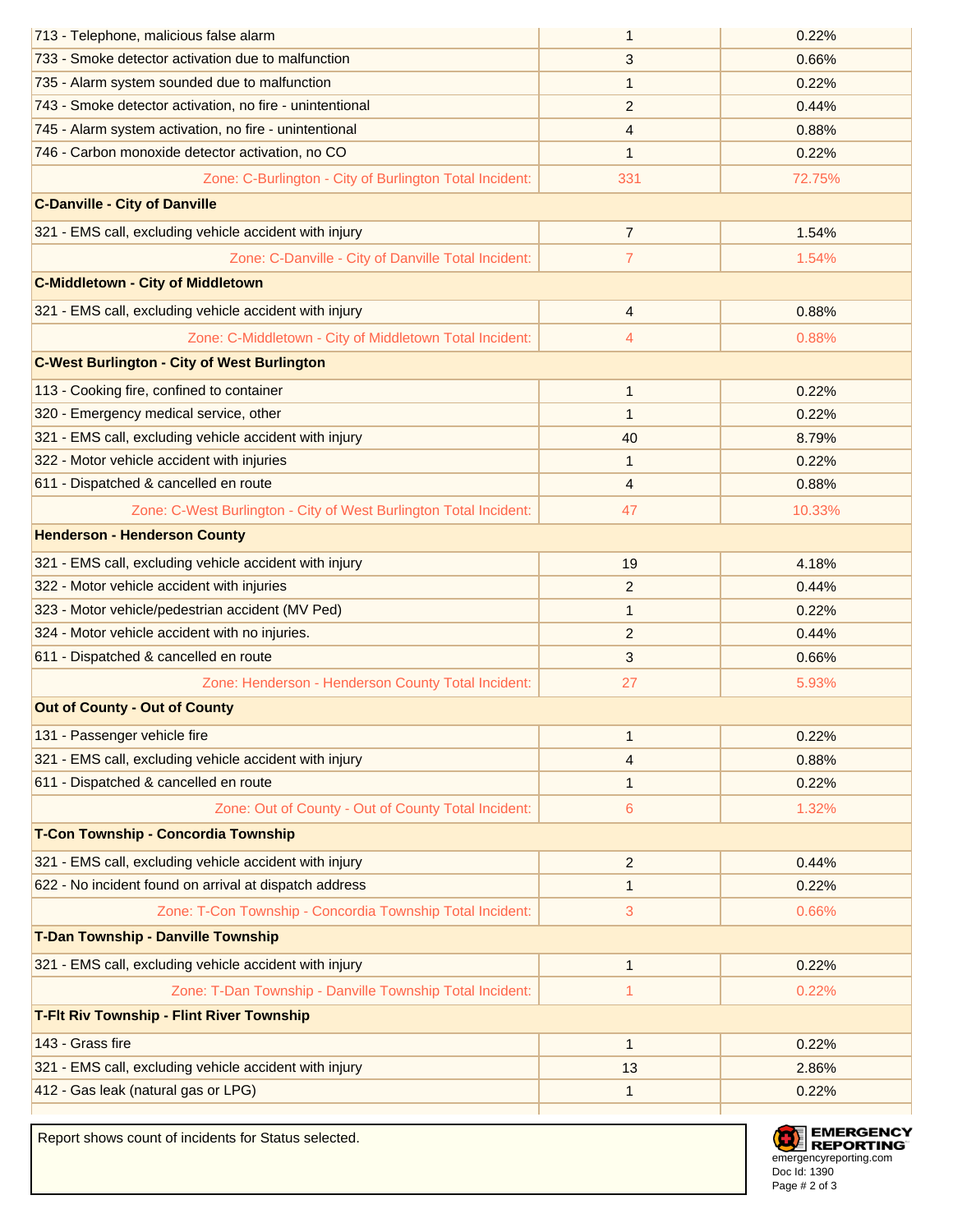| 611 - Dispatched & cancelled en route                               | 2              | 0.44%       |
|---------------------------------------------------------------------|----------------|-------------|
| Zone: T-Flt Riv Township - Flint River Township Total Incident:     | 17             | 3.74%       |
| <b>T-Ple Grve Township - Pleasant Grove Township</b>                |                |             |
| 611 - Dispatched & cancelled en route                               |                | 0.22%       |
| Zone: T-Ple Grve Township - Pleasant Grove Township Total Incident: |                | 0.22%       |
| <b>T-Tama Township - Tama Township</b>                              |                |             |
| 321 - EMS call, excluding vehicle accident with injury              | 6              | 1.32%       |
| 322 - Motor vehicle accident with injuries                          |                | 0.22%       |
| Zone: T-Tama Township - Tama Township Total Incident:               |                | 1.54%       |
| <b>T-Union Township - Union Township</b>                            |                |             |
| 321 - EMS call, excluding vehicle accident with injury              | $\overline{4}$ | 0.88%       |
| Zone: T-Union Township - Union Township Total Incident:             | $\overline{4}$ | 0.88%       |
| <b>TOTAL INCIDENTS FOR AII ZONES:</b>                               | 455            | <b>100%</b> |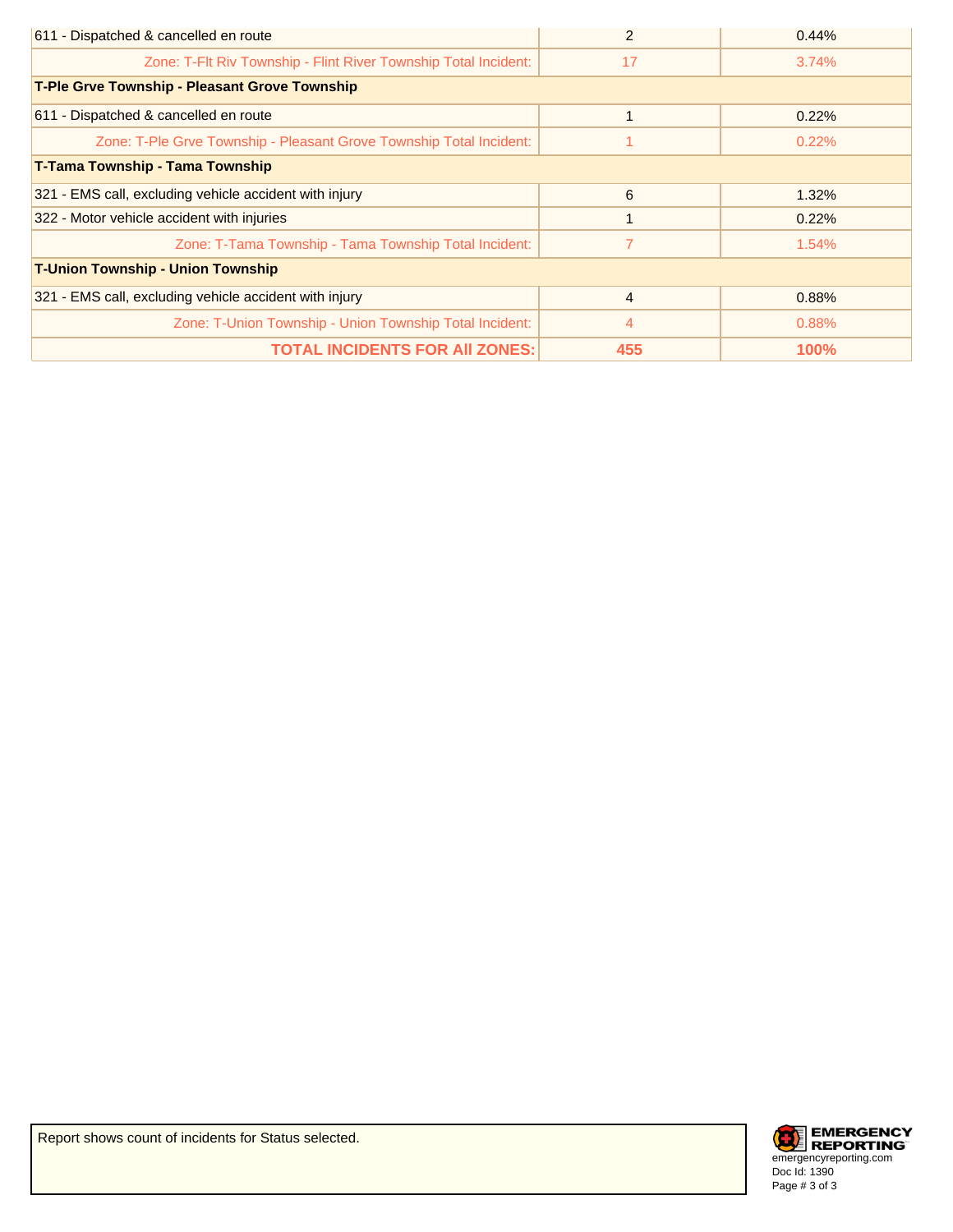Burlington, IA

This report was generated on 8/10/2018 3:06:10 PM



#### **Patient Transport Count per Destination for Date Range (N2-N3)**

Start Date: 07/01/2018 | End Date: 07/31/2018

| <b>HOSPITAL DESTINATION</b>          | # TRANSPORTS |
|--------------------------------------|--------------|
| <b>Burlington Care Center</b>        |              |
| <b>Great River Medical Center</b>    | 234          |
| <b>Henry County Health Center</b>    |              |
| Morning Sun Care Center              |              |
| University of Iowa Hospital & Clinic |              |

Only REVIEWED incidents included. This report now returns both NEMSIS 2 & 3 data as appropriate.

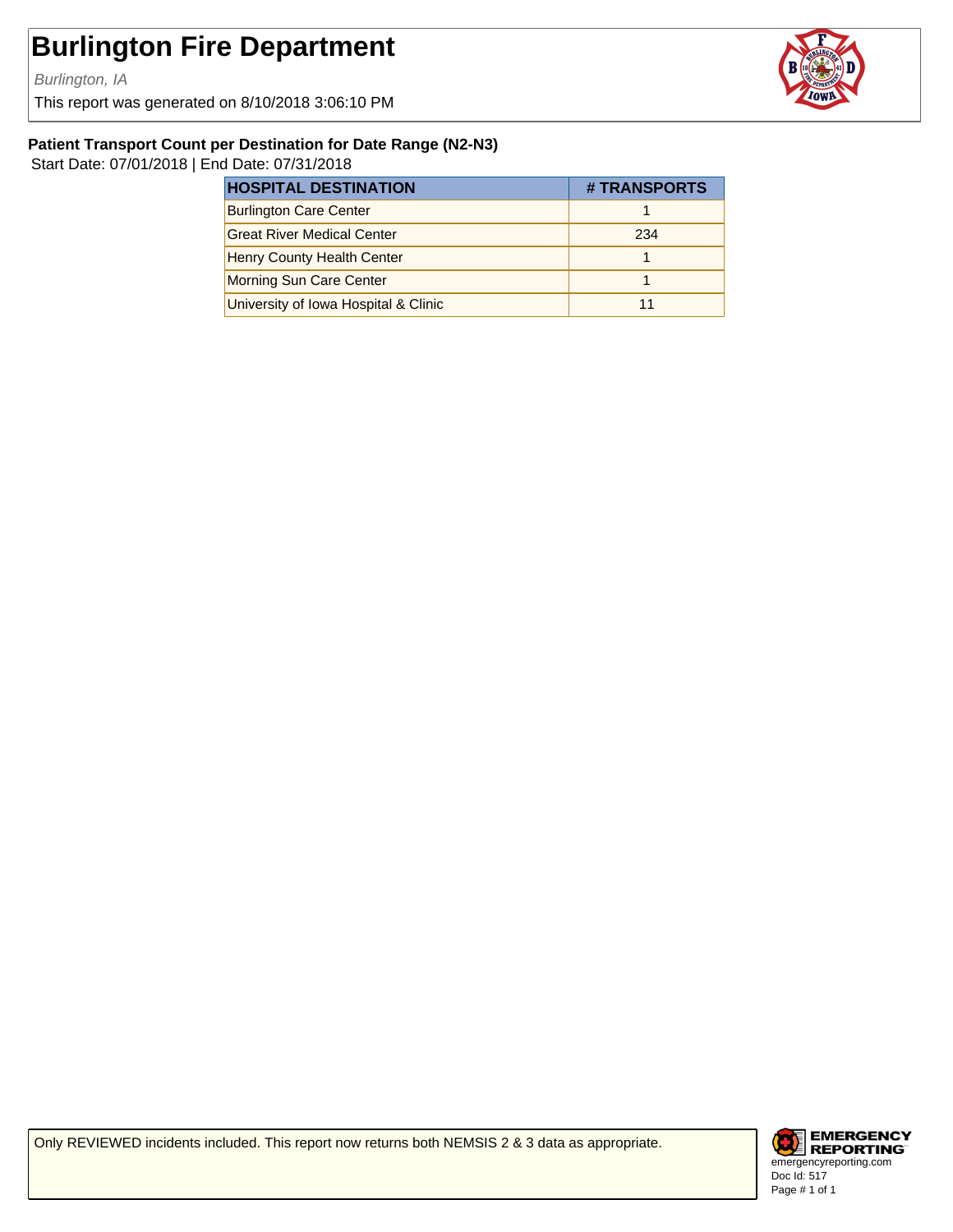Burlington, IA

This report was generated on 8/10/2018 3:06:55 PM





Response Mode: Lights and Sirens | Start Date: 07/01/2018 | End Date: 07/31/2018

| <b>Zone</b>                    | <b>AVERAGE RESPONSE TIME (in minutes)</b> |
|--------------------------------|-------------------------------------------|
| Danville Township              | 21.45                                     |
| Out of County                  | 18.50                                     |
| <b>Henderson County</b>        | 14.76                                     |
| City of Danville               | 12.47                                     |
| <b>Flint River Township</b>    | 11.15                                     |
| City of Middletown             | 10.05                                     |
| Concordia Township             | 8.70                                      |
| Union Township                 | 8.69                                      |
| <b>Tama Township</b>           | 8.51                                      |
| City of Burlington             | 5.28                                      |
| <b>City of West Burlington</b> | 5.09                                      |

Only REVIEWED incidents included.Response Time is Dispatched to Arrived. Includes all apparatus with arival times. Excludes "Cancelled" apparatus.

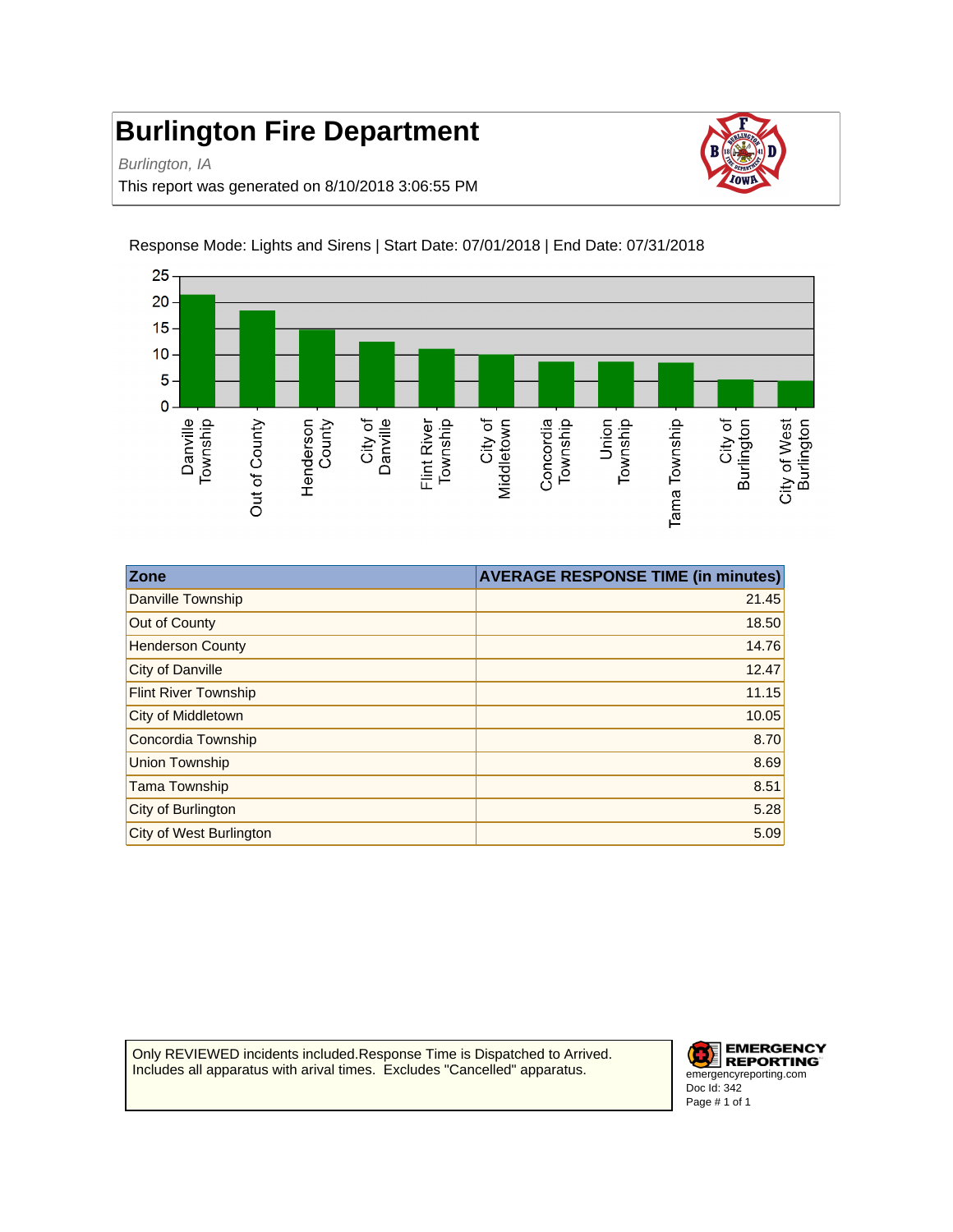#### **Matt Trexel**

| From:    | LIFENET Notifications Service <web@lifenetsystems.com></web@lifenetsystems.com> |
|----------|---------------------------------------------------------------------------------|
| Sent:    | Wednesday, August 01, 2018 1:24 AM                                              |
| To:      | Matt Trexel                                                                     |
| Subject: | LIFENET System: Transmission Summary Report is available (7/1/2018 - 8/1/2018)  |

**CONTROL** 

## **LIFENET**<sup>\*</sup>System